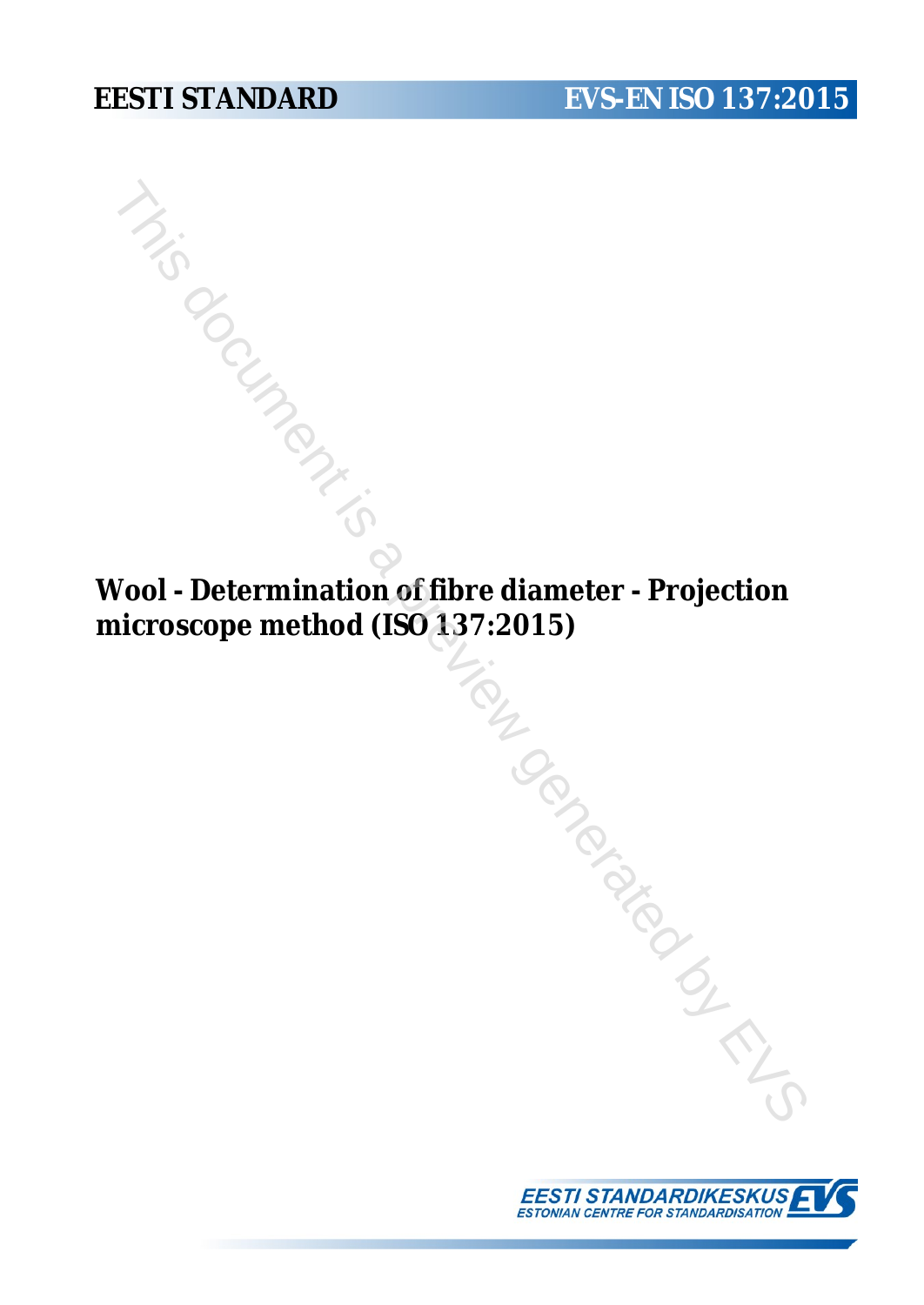### **EESTI STANDARDI EESSÕNA NATIONAL FOREWORD**

| See Eesti standard EVS-EN ISO 137:2015 sisaldab<br>teksti.                                                                                                                                                             | This Estonian standard EVS-EN ISO 137:2015<br>Euroopa standardi EN ISO 137:2015 ingliskeelset consists of the English text of the European<br>standard EN ISO 137:2015. |  |
|------------------------------------------------------------------------------------------------------------------------------------------------------------------------------------------------------------------------|-------------------------------------------------------------------------------------------------------------------------------------------------------------------------|--|
| on jõustunud<br>sellekohase<br>Standard<br>teate<br>avaldamisega EVS Teatajas                                                                                                                                          | This standard has been endorsed<br>with a<br>notification published in the official bulletin of the<br>Estonian Centre for Standardisation.                             |  |
| Euroopa standardimisorganisatsioonid on teinud<br>Euroopa<br>standardi rahvuslikele<br>liikmetele<br>kättesaadavaks 16.12.2015.                                                                                        | Date of Availability of the European standard is<br>16.12.2015.                                                                                                         |  |
| Standard<br>kättesaadav<br>Eesti<br>on<br>Standardikeskusest.                                                                                                                                                          | The standard is available from the Estonian Centre<br>for Standardisation.                                                                                              |  |
| Tagasisidet standardi sisu kohta on võimalik edastada, kasutades EVS-i veebilehel asuvat tagasiside<br>vormi või saates e-kirja meiliaadressile <u>standardiosakond@evs.ee</u> .<br>ICS 59.060.10                      |                                                                                                                                                                         |  |
|                                                                                                                                                                                                                        |                                                                                                                                                                         |  |
| Standardite reprodutseerimise ja levitamise õigus kuulub Eesti Standardikeskusele                                                                                                                                      |                                                                                                                                                                         |  |
| Andmete paljundamine, taastekitamine, kopeerimine, salvestamine elektroonsesse süsteemi või edastamine ükskõik millises<br>vormis või millisel teel ilma Eesti Standardikeskuse kirjaliku loata on keelatud.           |                                                                                                                                                                         |  |
| Kui Teil on küsimusi standardite autorikaitse kohta, võtke palun ühendust Eesti Standardikeskusega:<br>Aru 10, 10317 Tallinn, Eesti; koduleht www.evs.ee; telefon 605 5050; e-post info@evs.ee                         |                                                                                                                                                                         |  |
| The right to reproduce and distribute standards belongs to the Estonian Centre for Standardisation                                                                                                                     |                                                                                                                                                                         |  |
| No part of this publication may be reproduced or utilized in any form or by any means, electronic or mechanical, including<br>photocopying, without a written permission from the Estonian Centre for Standardisation. |                                                                                                                                                                         |  |
| If you have any questions about copyright, please contact Estonian Centre for Standardisation:                                                                                                                         |                                                                                                                                                                         |  |
|                                                                                                                                                                                                                        |                                                                                                                                                                         |  |

#### ICS 59.060.10

Aru 10, 10317 Tallinn, Estonia; homepage [www.evs.ee](http://www.evs.ee/); phone +372 605 5050; e-mail info@evs.ee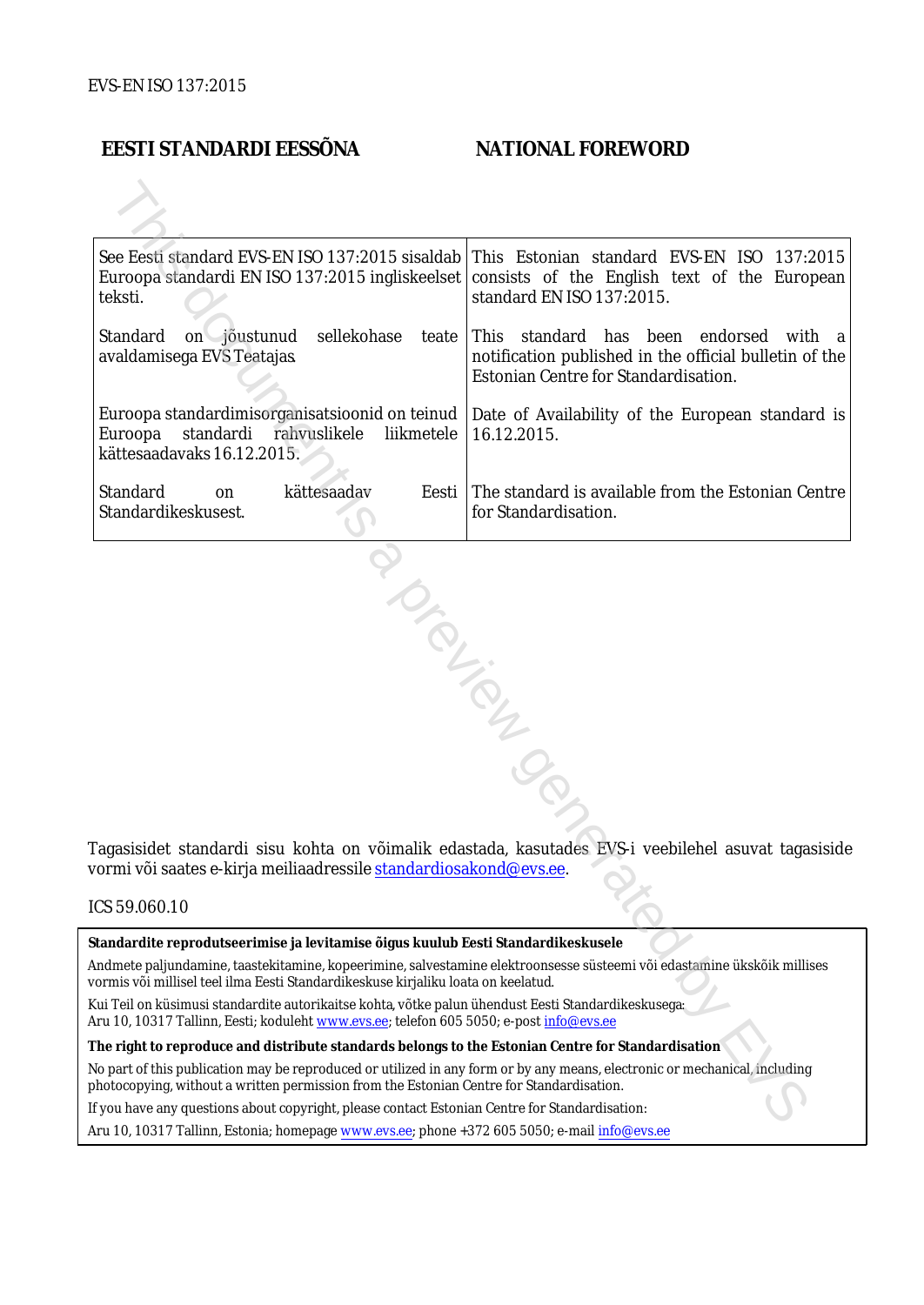# EUROPEAN STANDARD NORME EUROPÉENNE EUROPÄISCHE NORM

# **EN ISO 137**

December 2015

ICS 59.060.10

English Version

# Wool - Determination of fibre diameter - Projection microscope method (ISO 137:2015)

Laine - Détermination du diamètre des fibres - Méthode du microscope à projection (ISO 137:2015)

 Wolle - Bestimmung des Faserdurchmessers - Mikroskop-Projektionsverfahren (ISO 137:2015)

This European Standard was approved by CEN on 26 September 2015.

CEN members are bound to comply with the CEN/CENELEC Internal Regulations which stipulate the conditions for giving this European Standard the status of a national standard without any alteration. Up-to-date lists and bibliographical references concerning such national standards may be obtained on application to the CEN-CENELEC Management Centre or to any CEN member.

This European Standard exists in three official versions (English, French, German). A version in any other language made by translation under the responsibility of a CEN member into its own language and notified to the CEN-CENELEC Management Centre has the same status as the official versions.

CEN members are the national standards bodies of Austria, Belgium, Bulgaria, Croatia, Cyprus, Czech Republic, Denmark, Estonia, Finland, Former Yugoslav Republic of Macedonia, France, Germany, Greece, Hungary, Iceland, Ireland, Italy, Latvia, Lithuania, Luxembourg, Malta, Netherlands, Norway, Poland, Portugal, Romania, Slovakia, Slovenia, Spain, Sweden, Switzerland, Turkey and United Kingdom.



EUROPEAN COMMITTEE FOR STANDARDIZATION COMITÉ EUROPÉEN DE NORMALISATION EUROPÄISCHES KOMITEE FÜR NORMUNG

**CEN-CENELEC Management Centre: Avenue Marnix 17, B-1000 Brussels** 

Ref. No. EN ISO 137:2015 E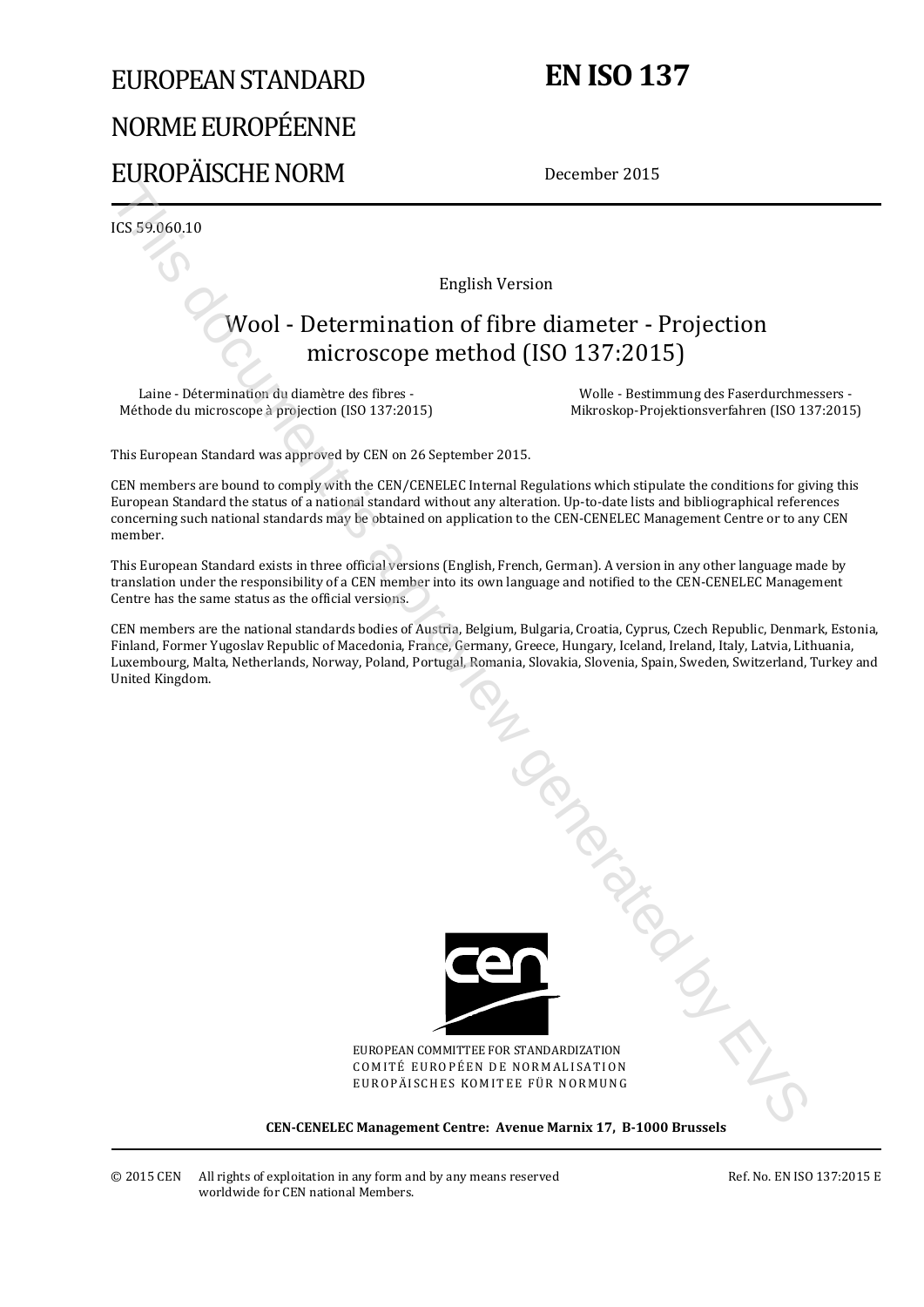## **Euroepean foreword**

This document (EN ISO 137:2015) has been prepared by Technical Committee ISO/TC 38 "Textiles" in collaboration with Technical Committee CEN/TC 248 "Textiles and textile products" the secretariat of which is held by BSI.

This European Standard shall be given the status of a national standard, either by publication of an identical text or by endorsement, at the latest by June 2016, and conflicting national standards shall be withdrawn at the latest by June 2016.

Attention is drawn to the possibility that some of the elements of this document may be the subject of patent rights. CEN [and/or CENELEC] shall not be held responsible for identifying any or all such patent rights.

According to the CEN-CENELEC Internal Regulations, the national standards organizations of the following countries are bound to implement this European Standard: Austria, Belgium, Bulgaria, Croatia, Cyprus, Czech Republic, Denmark, Estonia, Finland, Former Yugoslav Republic of Macedonia, France, Germany, Greece, Hungary, Iceland, Ireland, Italy, Latvia, Lithuania, Luxembourg, Malta, Netherlands, Norway, Poland, Portugal, Romania, Slovakia, Slovenia, Spain, Sweden, Switzerland, Turkey and the United Kingdom.

#### **Endorsement notice**

The text of ISO 137:2015 has been approved by CEN as EN ISO 137:2015 without any modification.

To donomic during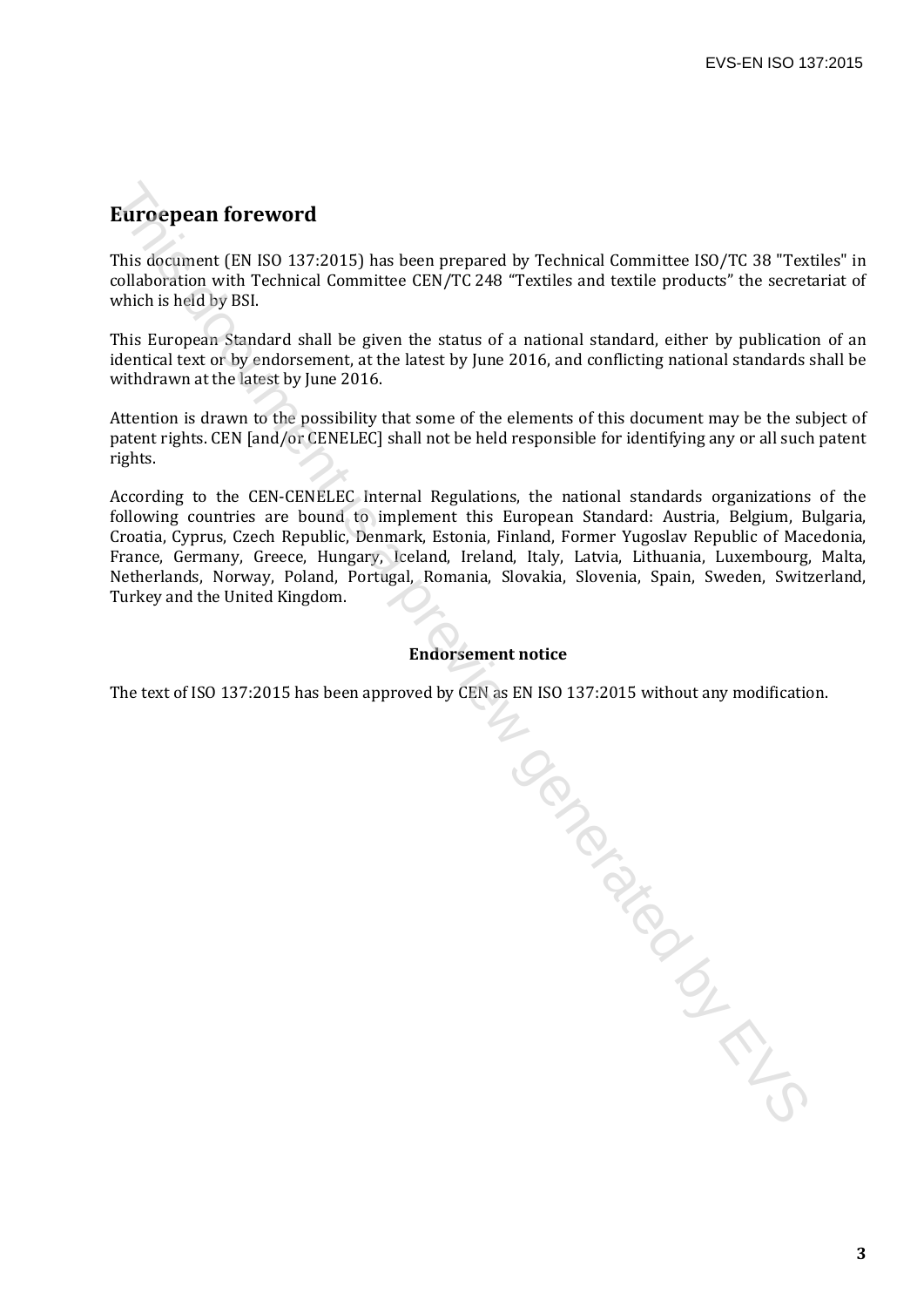Page

# **Contents**

| 2         |                                                                                                                                                                                                                                                                                                                                                                                                                                                    |  |  |
|-----------|----------------------------------------------------------------------------------------------------------------------------------------------------------------------------------------------------------------------------------------------------------------------------------------------------------------------------------------------------------------------------------------------------------------------------------------------------|--|--|
| 3         |                                                                                                                                                                                                                                                                                                                                                                                                                                                    |  |  |
| 4         | Principle 1                                                                                                                                                                                                                                                                                                                                                                                                                                        |  |  |
| 5         |                                                                                                                                                                                                                                                                                                                                                                                                                                                    |  |  |
| 6         | Sampling and preparation of the test specimens <b>Engineeration</b> S<br>6.1<br>6.2<br>6.3<br>6.3.1 Using a fibre holder and pusher <b>Manual Election Contract Contract Contract Contract Contract Contract Contract Contract Contract Contract Contract Contract Contract Contract Contract Contract Contract Contract Contr</b><br>6.3.2<br>6.4                                                                                                 |  |  |
| 7         | Test procedure <b>Executive Construction of the Construction Construction Construction Construction</b> 6<br>General <b>Executive Constitution of the Constitution</b> of the Constitution of the Constitution of the Constitution of the Constitution of the Constitution of the Constitution of the Constitution of the Constitution of the Co<br>7.1<br>7.2<br>7.3<br>7.4<br>Recording of measurements. <b>All any of measurements</b> 3<br>7.5 |  |  |
| 8         |                                                                                                                                                                                                                                                                                                                                                                                                                                                    |  |  |
| 9         | Calculation and expression of results 8                                                                                                                                                                                                                                                                                                                                                                                                            |  |  |
| <b>10</b> |                                                                                                                                                                                                                                                                                                                                                                                                                                                    |  |  |
|           |                                                                                                                                                                                                                                                                                                                                                                                                                                                    |  |  |
|           | Annex B (informative) Accuracy of results and confidence limits for mean <b>manual contract of 2</b>                                                                                                                                                                                                                                                                                                                                               |  |  |
|           | Bibliography 23<br>the contract of the contract of the contract of                                                                                                                                                                                                                                                                                                                                                                                 |  |  |

**CONDUCTION CONDUCTION**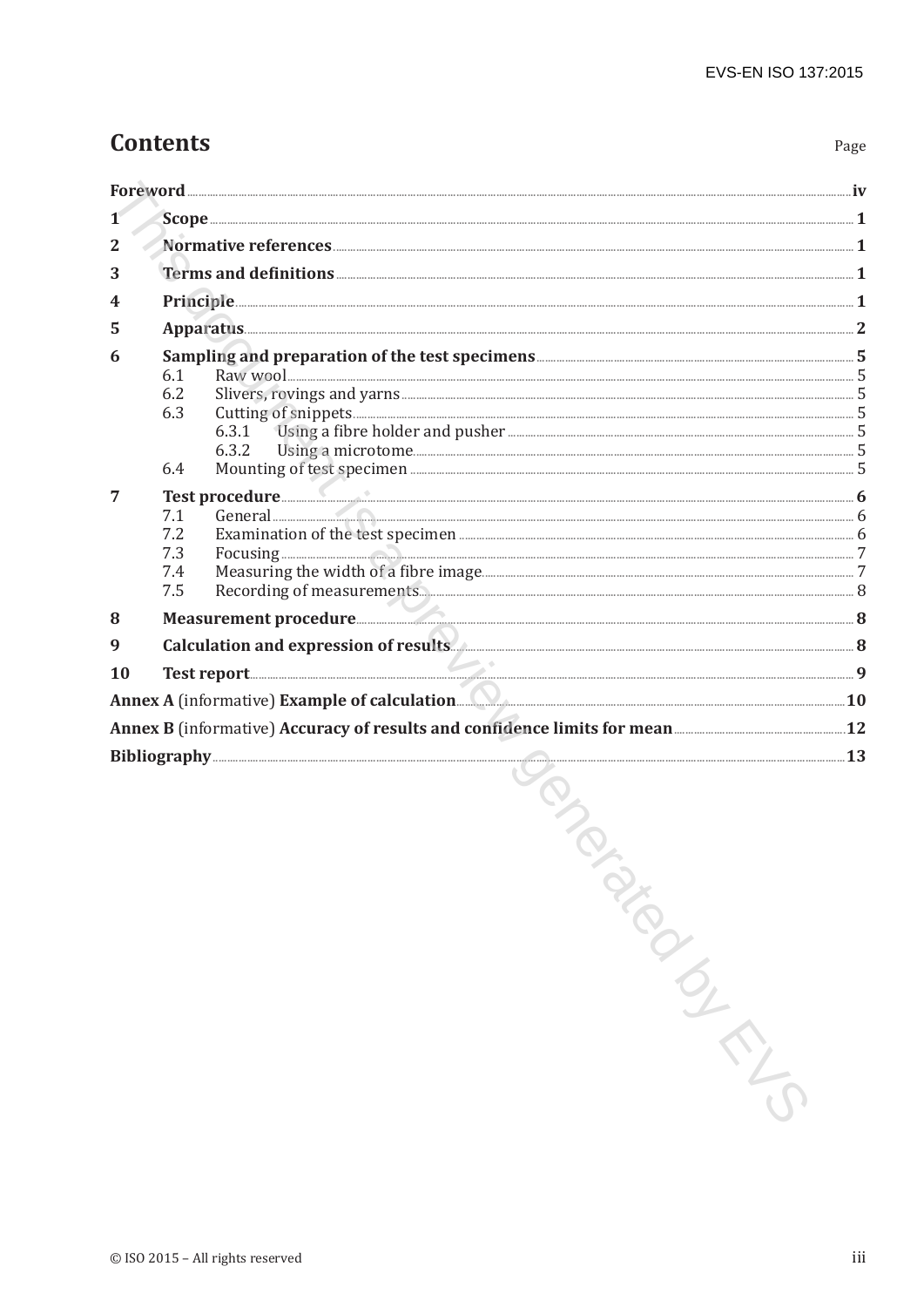## **Foreword**

ISO (the International Organization for Standardization) is a worldwide federation of national standards bodies (ISO member bodies). The work of preparing International Standards is normally carried out through ISO technical committees. Each member body interested in a subject for which a technical committee has been established has the right to be represented on that committee. International organizations, governmental and non-governmental, in liaison with ISO, also take part in the work. ISO collaborates closely with the International Electrotechnical Commission (IEC) on all matters of electrotechnical standardization.

The procedures used to develop this document and those intended for its further maintenance are described in the ISO/IEC Directives, Part 1. In particular the different approval criteria needed for the different types of ISO documents should be noted. This document was drafted in accordance with the editorial rules of the ISO/IEC Directives, Part 2 (see www.iso.org/directives).

Attention is drawn to the possibility that some of the elements of this document may be the subject of patent rights. ISO shall not be held responsible for identifying any or all such patent rights. Details of any patent rights identified during the development of the document will be in the Introduction and/or on the ISO list of patent declarations received (see www.iso.org/patents).

Any trade name used in this document is information given for the convenience of users and does not constitute an endorsement.

For an explanation on the meaning of ISO specific terms and expressions related to conformity assessment, as well as information about ISO's adherence to the WTO principles in the Technical Barriers to Trade (TBT) see the following URL: Foreword - Supplementary information

The committee responsible for this document is ISO/TC 38, *Textiles*, Subcommittee SC 23, *Fibres and yarns*.

This second edition cancels and replaces the first edition (ISO 137:1975), which has been technically revised.

This second edition to ISO 137 is based on the test method IWTO-8:2011, drawn up by the International Wool Textile Organization (IWTO).

Occument is a previous con-